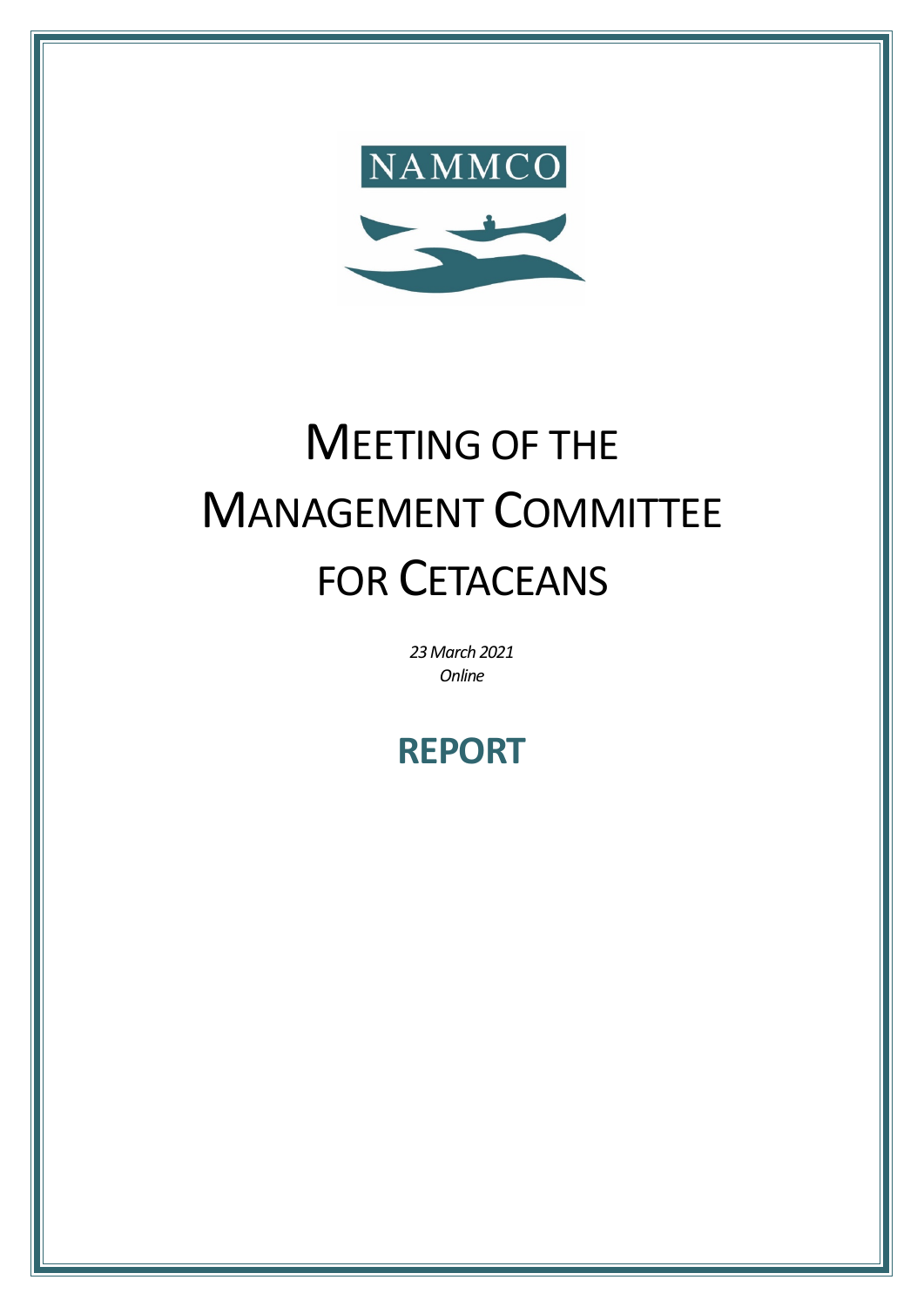© North Atlantic Marine Mammal Commission

#### **Please cite this report as:**

NAMMCO-North Atlantic Marine Mammal Commission (2021). *Report from the Management Committee for Cetaceans*. March, 2021. Tromsø, Norway: NAMMCO.

Available at https://nammco.no/topics/mc\_reports/

#### **DISCLAIMER:**

The content of this report contains the view of the NAMMCO Management Committee for Cetaceans and does not necessarily represent the views of the NAMMCO Council.

# **NAMMCO**

*Postbox 6453, Sykehusveien 21-23, N-9294 Tromsø, Norway, +47 77687371, nammco-sec@nammco.org, www.nammco.org, [www.facebook.com/nammco.no/,](http://www.facebook.com/nammco.no/) [https://twitter.com/NAMMCO\\_sec](https://twitter.com/NAMMCO_sec)*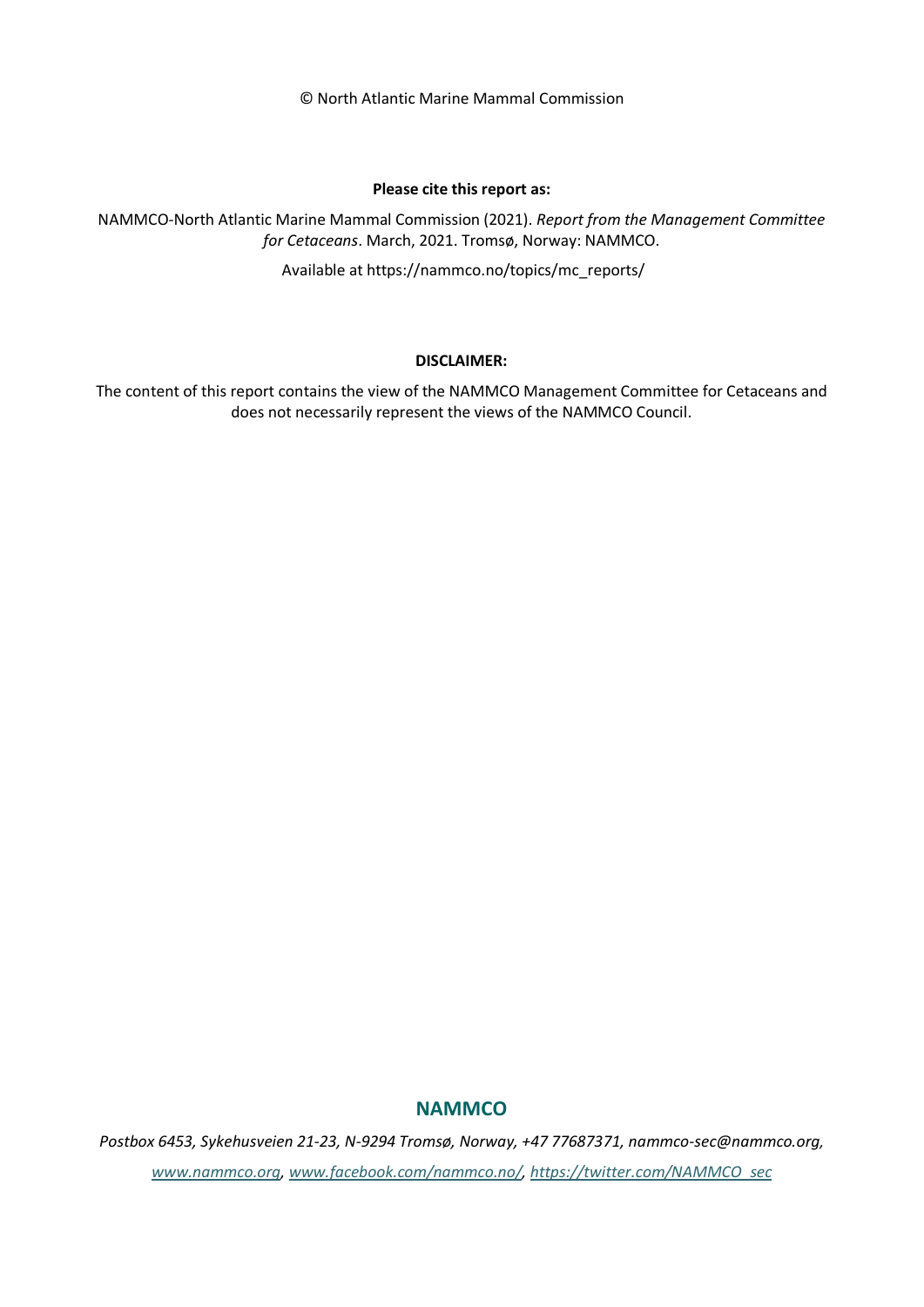# **TABLE OF CONTENTS**

| 1.    |  |  |  |  |
|-------|--|--|--|--|
| 2.    |  |  |  |  |
| 3.    |  |  |  |  |
| 3.1   |  |  |  |  |
| 3.1.1 |  |  |  |  |
| 3.1.2 |  |  |  |  |
| 3.2   |  |  |  |  |
| 3.2.1 |  |  |  |  |
| 3.2.2 |  |  |  |  |
| 3.2.3 |  |  |  |  |
| 3.3   |  |  |  |  |
| 3.3.1 |  |  |  |  |
| 3.3.2 |  |  |  |  |
| 3.3.3 |  |  |  |  |
| 3.4   |  |  |  |  |
| 3.4.1 |  |  |  |  |
| 3.5   |  |  |  |  |
| 3.5.1 |  |  |  |  |
| 3.5.2 |  |  |  |  |
| 3.5.3 |  |  |  |  |
| 4.    |  |  |  |  |
| 5.    |  |  |  |  |
| 6.    |  |  |  |  |
|       |  |  |  |  |
|       |  |  |  |  |
|       |  |  |  |  |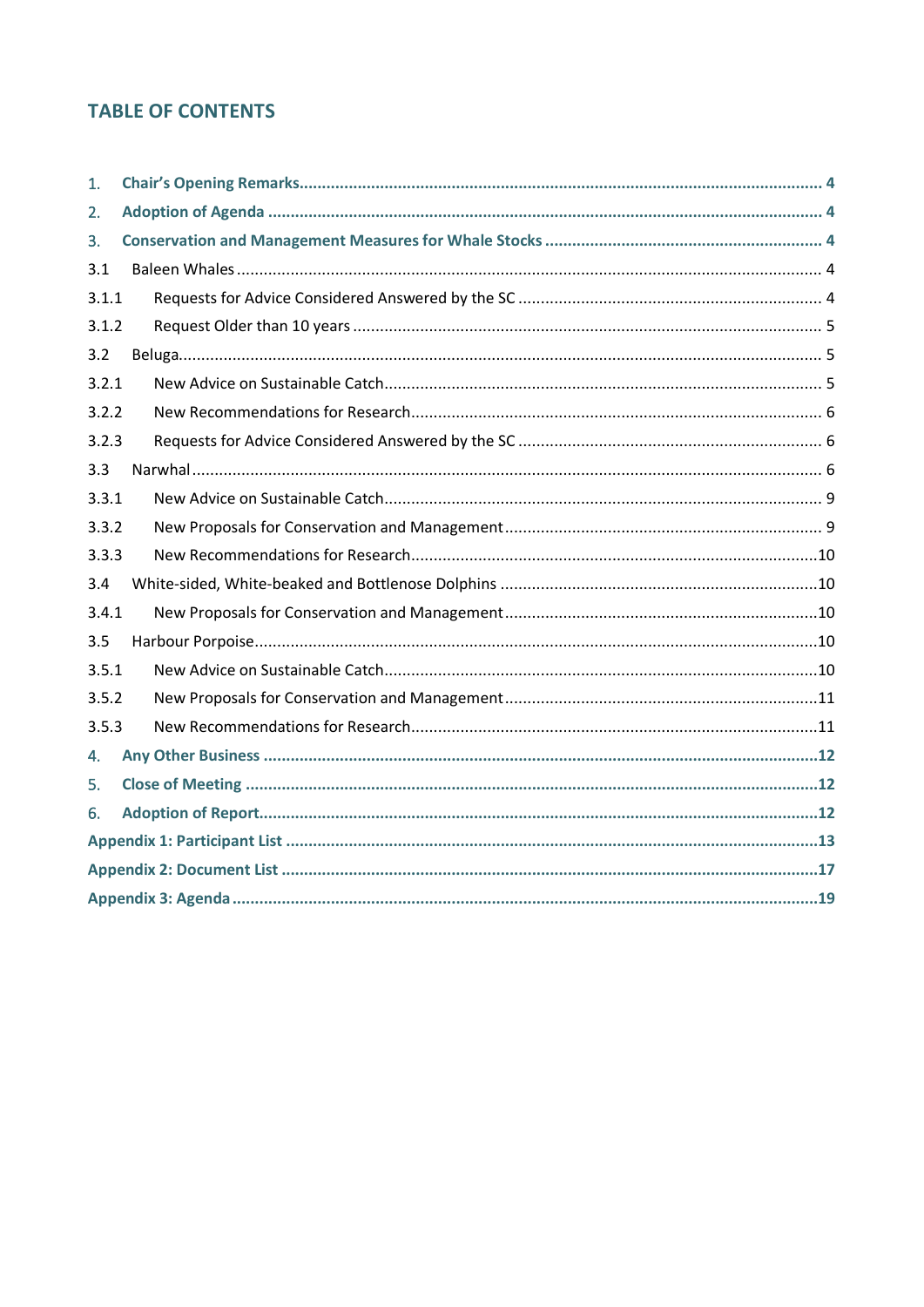# <span id="page-3-0"></span>1. **CHAIR'S OPENING REMARKS**

The Chair of the Management Committee for Cetaceans (MCC), Guro Gjelsvik (NO), welcomed participants to the meeting (se[e Appendix 1](#page-12-0) for the full list of participants) and noted that Fern Wickson from the NAMMCO Secretariat would act as rapporteur.

The Chair noted that all the meeting documents had been made available on the NAMMCO website two weeks prior to the meeting. The list of meeting documents is available in [Appendix 2](#page-16-0) of this report. The Chair drew particular attention to the following documents as relevant for all agenda items:

*NAMMCO/28/MC/05: List of Proposals for Conservation and Management and Recommendations for Research, with Responses from the Parties.*

*NAMMCO/28/MC/06: List of Active Requests from the NAMMCO Council to the Scientific Committee, with Responses from the Scientific Committee.* 

It was noted that Member Countries had been invited to submit updates in writing on their advances towards the implementation of previous proposals for conservation and management and recommendations for research.

Prior to the meeting, all Member Countries had reported their catch statistics and the online [NAMMCO](https://nammco.no/topics/catch-database/) [catch database](https://nammco.no/topics/catch-database/) had been updated accordingly.

The Chair informed participants that due to time constraints connected to the online format, the meeting would focus on:

- a) Reviewing new management advice regarding hunting quota,
- b) Deciding whether to endorse new proposals for conservation and management and recommendations for research (with implications for Member Countries) made by the Scientific Committee (SC) during their meetings in 2019 and 2021, and
- c) Determining whether any requests for advice may be considered completed and closed.

This means that only information related to the above listed items was presented during the meeting. Additional information on all species is available in the SC reports (see document NAMMCO/28/08).

# <span id="page-3-1"></span>2. **ADOPTION OF AGENDA**

The Chair noted a request that item 3.5 on narwhal stocks be taken as the final item for discussion and the MCC agreed. With this minor amendment in the order in which items would be discussed, the agenda was adopted and is available as [Appendix 3](#page-18-0) to this report.

# <span id="page-3-2"></span>3. **CONSERVATION AND MANAGEMENT MEASURES FOR WHALE STOCKS**

# <span id="page-3-4"></span><span id="page-3-3"></span>**3.1 BALEEN WHALES**

# **3.1.1 Requests for Advice Considered Answered by the SC**

**Request R-3.2.4:** *To conduct a formal assessment of humpback whales following the completion of the T-NASS. In addition, to investigate the relationship between the humpback whales summering in West Greenland and other areas and incorporate this knowledge into their estimate of sustainable yields of West Greenland humpback whales.*

SC24 recommended annual strikes of no more than 25 humpback whales off West Greenland as sustainable for 2019–2024 and noted that this level of removals would also allow for an increase if the population was depleted. SC24 also recommended that the strike limit algorithms (SLAs) developed in the IWC be used to provide advice on sustainable yields for Greenland. SC25 clarified that the advice of the SC was based on the humpback SLA without any use of a needs statement and reiterated that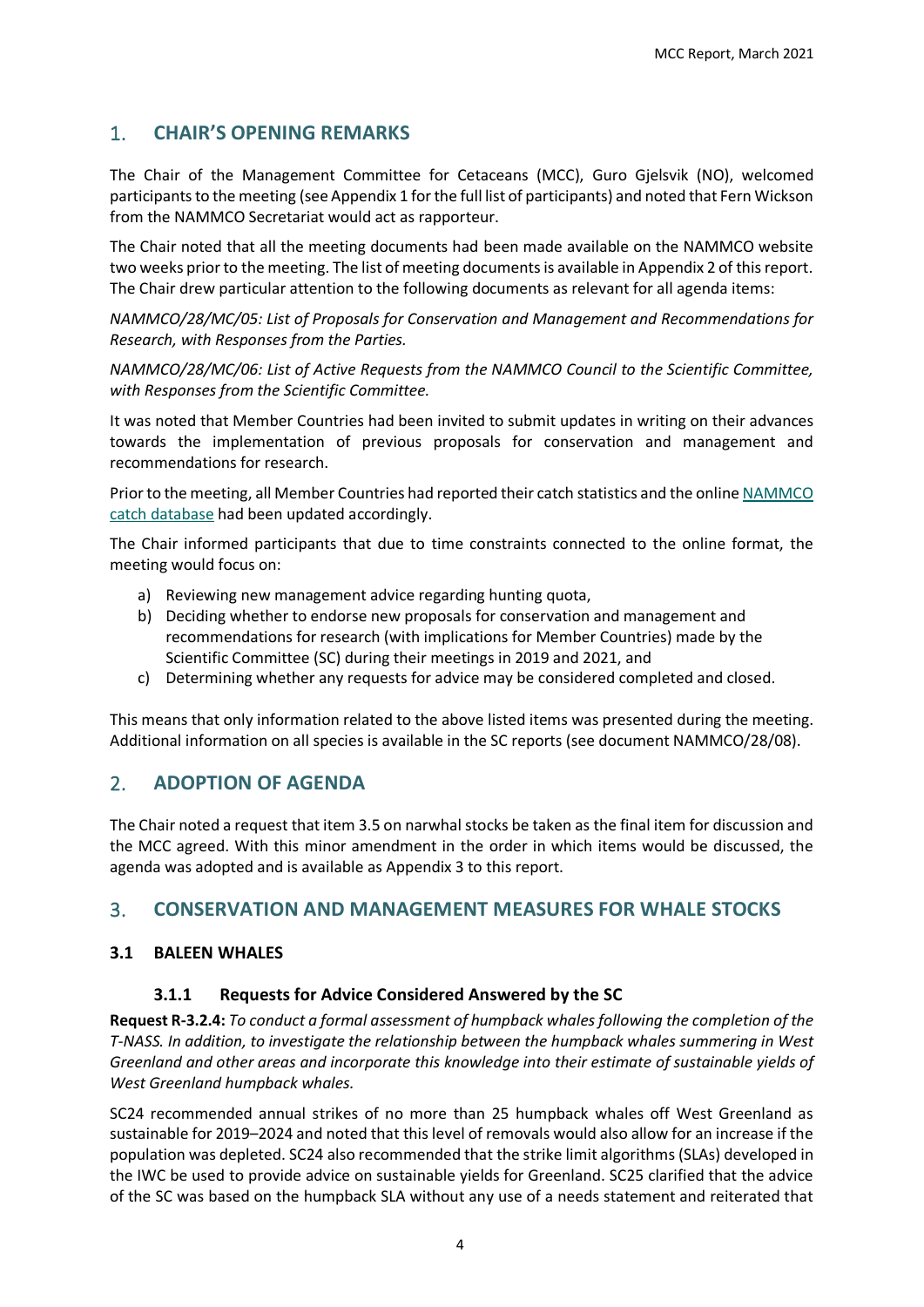SLAs provide the best scientific basis for advice on sustainable takes of large whales in Greenland so long as they are applied without the use of needs statements. SC26 provided further information on how SLAs may be used without needs statements (see NAMMCO/28/08). The SC thereby considered this request for advice to have been answered.

The MCC was satisfied with the answer provided by the SC and **agreed** to recommend to Council that this request could now be closed.

**Request R-1.7.12:** *To give information on sustainable yield based on new abundance estimates expected from TNASS-2015 for all large baleen whales in West Greenland waters.*

SC27 noted that it had previously recommended that SLAs (used under the IWC ASW framework) are the best method to provide advice on sustainable removals for all large baleen whales in West Greenland waters. At SC26, it also provided more information and further clarification of how these SLAs may be used without needs statements (see NAMMCO/28/08). With the provision of this information, the SC considers this request answered.

The MCC was satisfied with the answer provided by the SC and **agreed** to recommend to Council that this request could now be closed.

# **3.1.2 Request Older than 10 years**

<span id="page-4-0"></span>It has previously been agreed that requests that are older than 10 years are automatically withdrawn unless the MCs choose to renew them. This year, the following request is due to be withdrawn unless it is specifically renewed by the MCC.

**Request R-3.5.3**: *To assess the status of Sei whales in West Greenland waters and the Central North Atlantic and provide minimum estimates of sustainable yield.*

The SC has regularly noted that there is insufficient data to answer this request and recent surveys have not had enough sightings to generate abundance estimates.

The MCC **agreed** not to renew this request given the lack of information available.

# <span id="page-4-1"></span>**3.2 BELUGA**

The NAMMCO-JCNB Joint Working Group on narwhal and beluga (JWG) met online from 26–30 October 2020. A presentation of the assessment of beluga performed by the JWG, including advice on sustainable catch quota, was presented by NAMMCO Chair of the JWG, Roderick Hobbs. A copy of this presentation is available on the NAMMCO website here: [https://nammco.no/meetings/management](https://nammco.no/meetings/management-committees/)[committees/](https://nammco.no/meetings/management-committees/)

More information on the assessment of beluga and the SC review can be found from [page 18 of the](https://nammco.no/wp-content/uploads/2017/01/final_report_sc27_2021.pdf#page=18)  [SC27 report.](https://nammco.no/wp-content/uploads/2017/01/final_report_sc27_2021.pdf#page=18)

Hunters from East Greenland also noted that although beluga were previously rarely seen in the area, since 2010 they have been observed in increasing numbers. In 2020, for example, they were observed in plentiful numbers around Ittoqqortoormiit travelling in packs with young offspring and are undoubtedly also present in other places.

# **3.2.1 New Advice on Sustainable Catch**

<span id="page-4-2"></span>For the North Water stock (north of Cape York), SC27 recommended an annual landed catch of no more than 37 individuals.

For the West Greenland stock (south of Cape York and north of 65°), SC27 recommended an annual landed catch of no more than 265 individuals.

Both of these recommendations maintain a 70% probability for population increase.

The SC also reiterated its recommendations that there be seasonal closures and no hunt south of 65˚.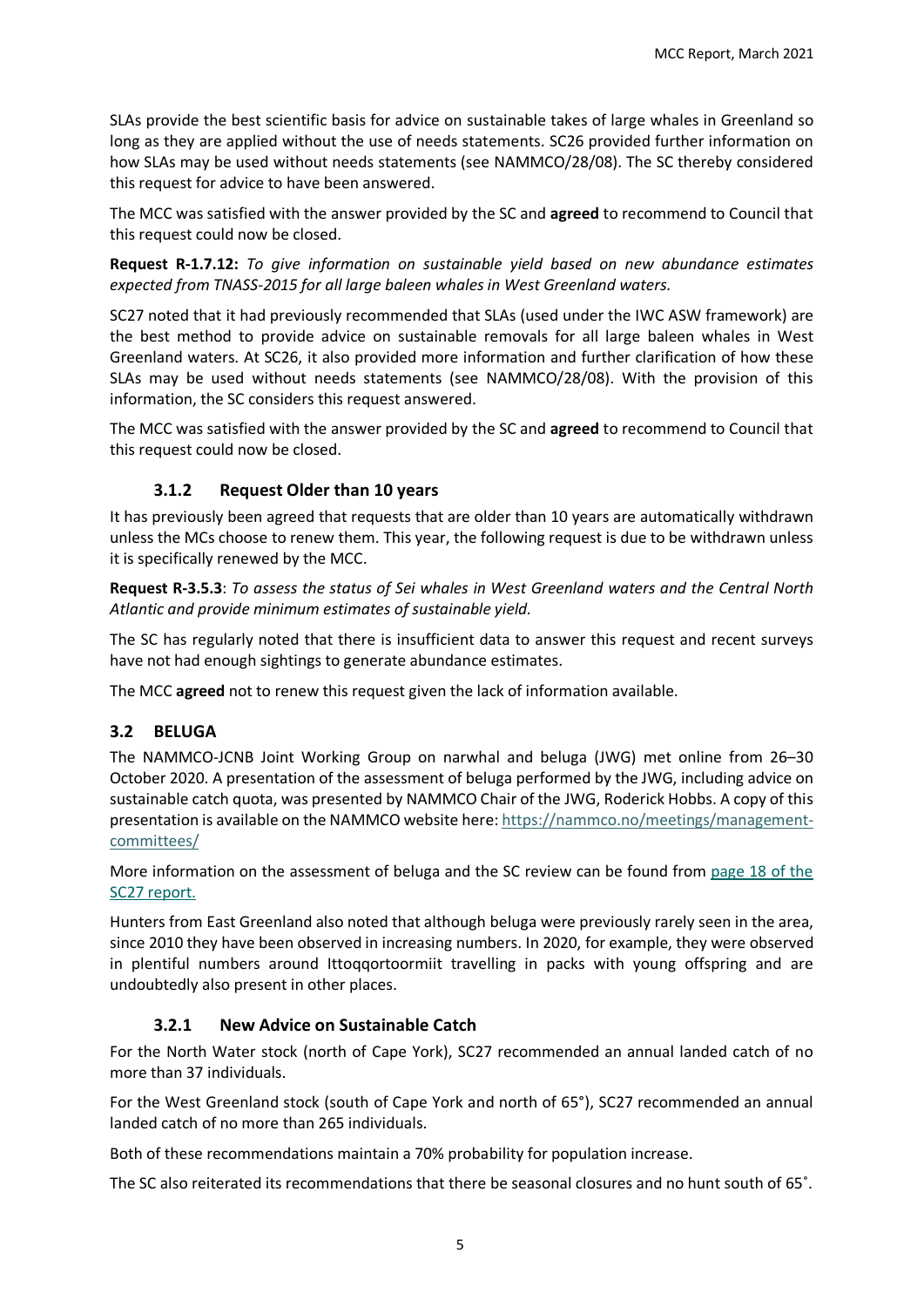#### *Discussion*

Greenland noted that the recommended catch quota for the North Water and West Greenland stocks had already been implemented for 2021. However, the MCC was informed that the Government of Greenland had decided not to follow the advice regarding seasonal closures and no hunt south of 65˚. There were several reasons for this decision. The Government noted that a quota system had been in place since 2004 and that the allocated quota had not been caught forseveral years. Furthermore, the level of shipping and other human activities in the area may have significant impacts on beluga and make it very difficult to reestablish stocks south of Nuuk even if there were closures. In addition, the significant environmental changes that have taken place in the area since the 1920s may affect the possibility for beluga to reestablish in the area. This means that using seasonal closures and no hunt south of 65˚ with the intention to protect any possible belugas inhabiting the area and allow recovery of the stock may not be effective. It was suggested that substantially more research would be required to assess whether it would actually be possible to restore stocks in this area using these measures.

Following the discussion, the MCC **endorsed** the recommended advice on sustainable catch for the North Water and West Greenland stocks and agreed that this advice should be passed on to the Government of Greenland.

<span id="page-5-0"></span>However, the MCC **did not endorse** the proposal for seasonal closures and no hunt south of 65˚.

# **3.2.2 New Recommendations for Research**

The JWG made the following new recommendations for research with implications for member countries:

*- New surveys for beluga be carried out in Somerset Island in the summer and West Greenland in the winter.*

*- A half day workshop be held (in connection with a JWG meeting) to exchange information on effective tagging practices for belugas.*

<span id="page-5-1"></span>The MCC **endorsed** these new recommendations for research.

#### **3.2.3 Requests for Advice Considered Answered by the SC**

**Request R-3.4.9:** *To provide advice on the effects of human disturbance, including noise and shipping activities, on the distribution, behaviour and conservation status of belugas, particularly in West Greenland.*

SC26 noted that this request had been answered through the disturbance workshop organised by NAMMCO in 2015.

Regarding request R-3.4.9, the MCC **agreed** with the SC that the request had been answered and recommended to the Council that this request now be closed.

# <span id="page-5-2"></span>**3.3 NARWHAL**

The Chair of the Ad hoc Working Group on Narwhal in East Greenland (NEGWG), Roderick Hobbs, presented a summary of the assessment and advice generated during the last WG meeting in 2019. A copy of this presentation is available here:<https://nammco.no/meetings/management-committees/>

A summary of the NEGWG meeting report and the response of the SC can be found under section 9.5.2 from [page 40 of the SC26](https://nammco.no/wp-content/uploads/2017/01/final-report_sc26-2019_rev230120.pdf#page=47) report. Section 7.5.1 from [page 34 of the SC27 report](https://nammco.no/wp-content/uploads/2017/01/final_report_sc27_2021.pdf#page=34) also provides updated information on current hunt quota and a reiteration of SC concern.

To provide some additional context for the case of narwhal in East Greenland, the Head of Delegation for Greenland, Amalie Jessen, informed the MCC that both Tasiilaq and Ittoqqortoormiit are very remote and isolated communities. Ittoqqortoormiit has around 350–400 inhabitants. There are 13 individuals in the community with a professional hunting license, and 60 registered recreational hunters. Tasiilaq has around 3000 inhabitants, and of these, 95 possess a professional hunters license.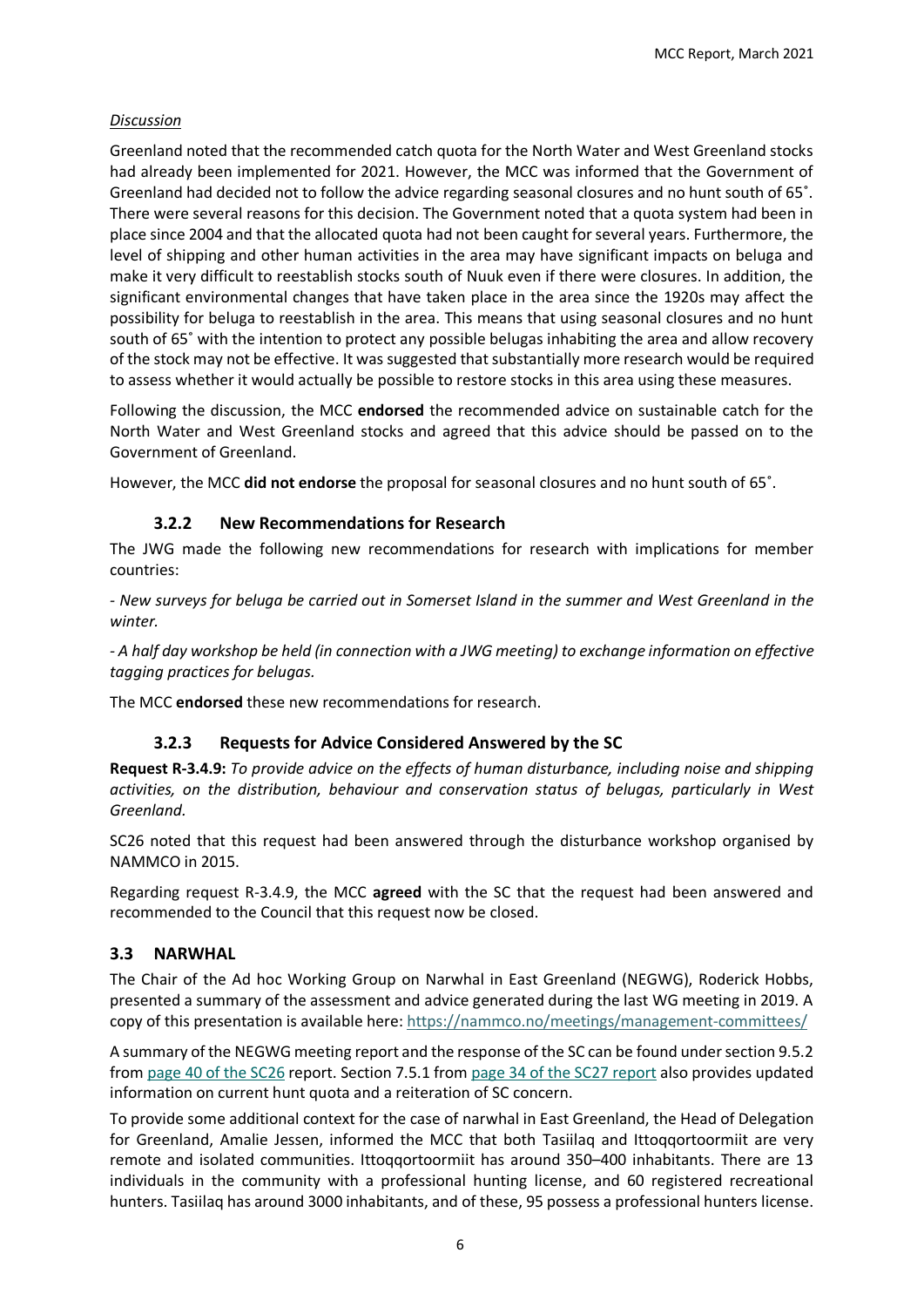Hunters from East Greenland were represented at the meeting by Åge Hammeken and Tobias Ignatiussen (KNAPK), who gave a presentation on their knowledge related to narwhal in East Greenland, as well as their response to the management advice proposed by the SC. As this was the first time the presentation was given and it was not available in another report, a more extensive description of the content is provided below, with the full presentation available on the MCC meeting website here[: https://nammco.no/meetings/management-committees/.](https://nammco.no/meetings/management-committees/)

#### *Summary of Presentation given by Åge Hammeken and Tobias Ignatiussen (KNAPK)*

The presentation provided information on the three different types of narwhals identified by hunters in East Greenland: ordinary, slim and offshore narwhals. Hunters have begun to document these different types of narwhals through photographs to provide evidence for some of their differences.

*Slim narwhals* have less meat than the other types (although blubber mass is the same for all types). They are considerably faster than other types of narwhals and are spotted all around. Males, females, calves and mature animals gather and travel together. They appear around spring/summer (May–July) and may be travelling either north or south. Scientists may have little knowledge of this narwhal because they are never found in inlets nor in the late summer when scientists typically conduct their research in East Greenland.

*Offshore, or Of the sea, narwhals* have a wide body with a lot of meat. They have a lot of spots on the back and swim very calmy, surfacing almost entirely while swimming. They also have a different diving pattern. Females, males, calves and adults all gather and travel together. This is the scarcest of the three types and is only visible in the summer (July–September). Scientists are likely to have little (if any) knowledge of these narwhals because they are usually located in areas of East Greenland where the biologists do not conduct surveys.

*Ordinary narwhals* are visible all year round, with the ice determining where they are and can be seen. They have a light stomach and a dark back. These narwhals are found in different locations according to age and sex. They swim calmly and surface almost entirely while swimming. The ordinary narwhals are the largest of group by number and are the type most familiar to scientists.

The presentation noted that these three different types of narwhals inhabit different areas of East Greenland and information on the locations and direction of travel for the different types was provided (see the full presentation for maps with this information). The MCC was informed that although scientists have been told that the different types of narwhals are present in different areas, the scientists tend to return to the same area at the same time of year to conduct their research and therefore are not necessarily collecting knowledge on all the different types.

The presentation also addressed the level of collaboration between scientists and hunters in East Greenland. It was noted that hunters have provided scientists with living narwhals for the last 10 years, and have also provided samples to biologists studying the species. The hunters have regularly expressed their willingness to work more closely with scientists but this has been without success, especially in terms of assisting with surveys. It was suggested that scientists have performed surveys in foggy conditions with poor visibility and that this affects their estimates of abundance. It was stated that hunters have now stopped helping scientists with their research and surveys as the terms of the cooperation are considered unreasonable. For example, the scientists do not come to their local communities and although they often use the hunters' nets to catch animals for their research, they cut the animals out of the nets and do not compensate the hunters for destroying this expensive equipment. The scientists also do not give hunters advanced notice of their work. For example, they received no information when scientists were conducting noise experiments and have received no report from this research. The scientists tend to base themselves in one area, which means that the satellite tags they deploy only cover a limited range. Although the hunters have informed the scientists that narwhals are also found in other areas, they do not appear to have listened.

The presentation also noted that there is a high degree of shipping traffic (sail boats and tourist vessels) in the fjord systems of East Greenland and that narwhals will avoid areas with a high level of noise.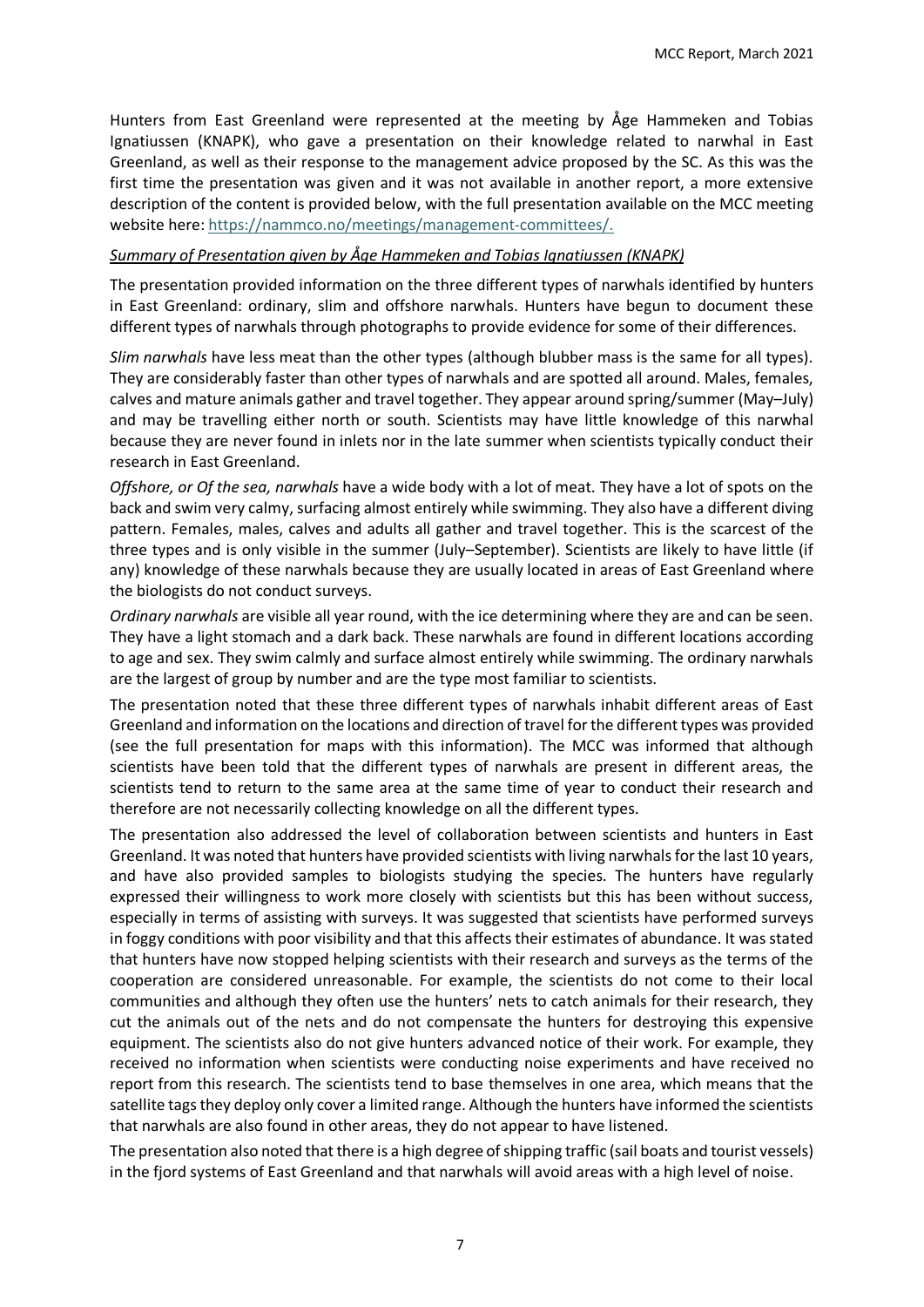Hunters from East Greenland have consistently observed a high number of narwhals everywhere they travel and have seen neither a decline nor increase in the number of animals. The presentation noted that narwhal can be difficult to count as they can travel in large groups, sometimes move in circles, and offshore narwhals can come in from areas that are not covered by scientific surveys. It was emphasised that hunters do not take large numbers of animals since they use small boats and do not want to diminish the stocks. Hunters therefore do not agree with the scientists' conclusion that the species is threatened with extinction.

Following the presentation from the hunters, Sofie Abelsen (GL) gave a brief presentation on the cultural and nutritional importance of narwhals for the communities in East Greenland. It was noted that narwhals are the most important catch for hunters in these communities, both in terms of providing income and meat. Narwhals provide a nutrient rich source of food for these remote communities, which is especially important given that cargo ships supplying grocery stores only arrive once or twice a year. It was stated that knowledge passed down through generations on both hunting methods and food culture would be lost if the narwhal hunt in East Greenland were to be discontinued.

#### *Discussion*

Norway reiterated the findings of the NEGWG and the SC, noting that the SC had expressed concern over continuing high catches on a declining population and following a precautionary approach, had recommended an immediate reduction to zero catches in all three management areas (at least until a new abundance estimate is generated). Acknowledging the difficulties of eliminating subsistence harvest in an area, Norway welcomed Greenland's efforts to stepwise implement the precautionary approach recommended by the SC. Norway also noted that genetic analyses had shown that East Greenland narwhals are genetically distinct from animals in West Greenland and from those in Northeast Greenland and Svalbard. This was presented as an additional reason to implement a precautionary approach. Furthermore, Norway noted that two major oceanographic changes have recently been observed in coastal areas of Southeast Greenland - a lack of pack ice in summer and increasing sea temperatures. While there have recently been several sightings of narwhals in areas north of their traditional range, evidence suggests that a combination of hunting and climate change is negatively impacting the long-term viability of populations in Southeast Greenland, where reduced fertility in narwhals is also observed. To ensure the long-term viability of the natural resources that are a prerequisite for a sustainable development of the hunting communities in East Greenland, Norway strongly encouraged Greenland to implement the SC's precautionary approach recommendations as quickly as possible in this critical situation.

The Chair of the NEGWG thanked the hunters for their presentation and acknowledged that reconciling the differences in the viewpoints of scientists and hunters on this issue was not easy. He emphasised the importance of improving the collaboration and communication between scientists and hunters and noted how valuable it would be to have the hunters document their sightings so that this information may be included in future assessments. He noted that the NEGWG had recommended that hunters be compensated for their collaboration in scientific work and asked the hunters to give their opinion on the lack of sightings in the Tasiilaq area from aerial surveys.

Åge Hammeken (KNAPK) emphasised that it was important that the scientists carry out additional surveys over an expanded area. He also noted that no satellite tagging had been carried out in the Tasiilaq area and that not enough research had been done to reliably claim that narwhals in East Greenland are currently at risk of extinction.

Greenland thanked the hunters for their presentation on this issue that has been a subject of debate since 2015. The change in scientific advice on stock delineation from 1 to 3 stocks over just a few years was noted, as was the fact that there have not been many surveys conducted in the area. It was suggested that since hunters have a consistent presence and are able to observe the animals all year round rather than only during a short survey period, their observations and knowledge should be listened to, respected and incorporated into assessments. It was also noted that their observations regarding the different types of narwhals are being confirmed through DNA analysis. Furthermore, it was noted that while the Cabinet had agreed on a stepwise quota reduction for the coming years, a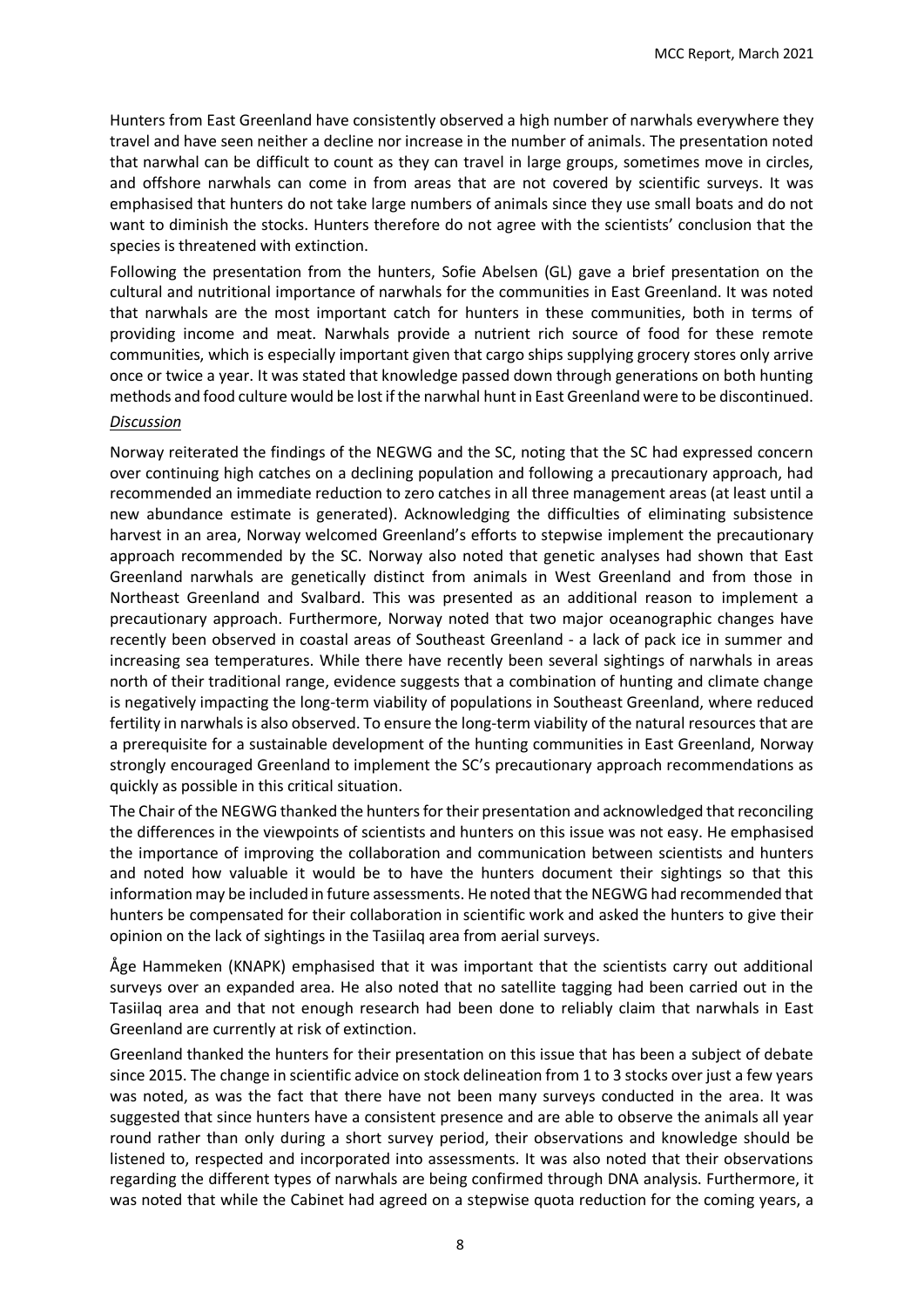significant amount of new information had been received from the hunters and this needed to be taken into account. It was recognised that it is important to collect user knowledge in a structured manner so that it may inform assessments and quota advice. The very different pictures being presented by scientists and hunters need to be reconciled, which requires significant additional and ongoing work.

The Chair of the SC noted that it was interesting to hear the perspectives of the hunters and emphasised that the advice from the SC follows a precautionary approach and is based on the information that is available. He suggested that the scientists in the SC would be happy to share the information that is available and that further cooperation would be welcome. He recognised that hunters can collect knowledge in areas where it can be very difficult for scientists to gather information and therefore that an enhanced cooperation would be highly beneficial.

# **3.3.1 New Advice on Sustainable Catch**

<span id="page-8-0"></span>SC26 recommended that there be an immediate reduction to 0 catches in all three management areas of East Greenland (i.e., Ittoqqortormiit, Kangerlussuaq, and Tasiilaq), at least until a new abundance estimate is generated. This advice was reiterated by SC27.

#### *Discussion*

Greenland informed the MCC that the Cabinet in Greenland has set a gradual quota reduction for narwhal in East Greenland over the period 2020–2023.

There is a law in Greenland that requires Cabinet to take both scientific advice and user knowledge into account in its decision-making. In this case, Cabinet determined that an immediate reduction to zero quota would threaten food supply and cultural continuity for the communities in East Greenland.

The MCC was also informed that a new executive order on user knowledge is currently in development and work is being done to enable user knowledge to be gathered in a structured manner so that it may inform future assessments and advisory processes.

The Faroe Islands acknowledged the decision by Greenlandic authorities to implement a stepwise reduction in the quota.

Based on the information provided by Greenland, as well as the presentations from the Chair of the NEGWG and the hunters from East Greenland, the MCC **did not endorse** the advice on catch quota.

# **3.3.2 New Proposals for Conservation and Management**

<span id="page-8-1"></span>*- A new meeting of the Ad hoc Working Group for Narwhal in East Greenland (NEGWG) be held in 2021 to review the latest data and update the assessment.*

*- Greenland include information on body length in reports of any landed animals.*

# *Discussion*

Regarding the first proposal on the next meeting of the NEGWG, the Vice-Chair of the SC noted that the NEGWG planned to review data from a new survey at its next meeting. This survey is scheduled to be conducted in early May and will therefore be a spring survey while previous surveys have been conducted in the summer. While the initial plan was to conduct this new aerial survey using Constable Point as a base, it was now clear that this will not be possible due to restrictions related to the COVID-19 pandemic. The current plan is therefore to base the aerial survey out of Reykjavik. While there had been an intention to invite hunters from East Greenland to participate in this survey, it was noted that this would be difficult now that the survey had to be based out of Iceland. It was suggested that it may be possible for the hunters to be involved in the planning of the survey, even if it was not possible for them to participate in the survey itself. However, the hunters emphasised that the survey results will not be trusted unless a hunter representative is able to participate. This information will be conveyed to the scientists responsible for planning and carrying out this new survey.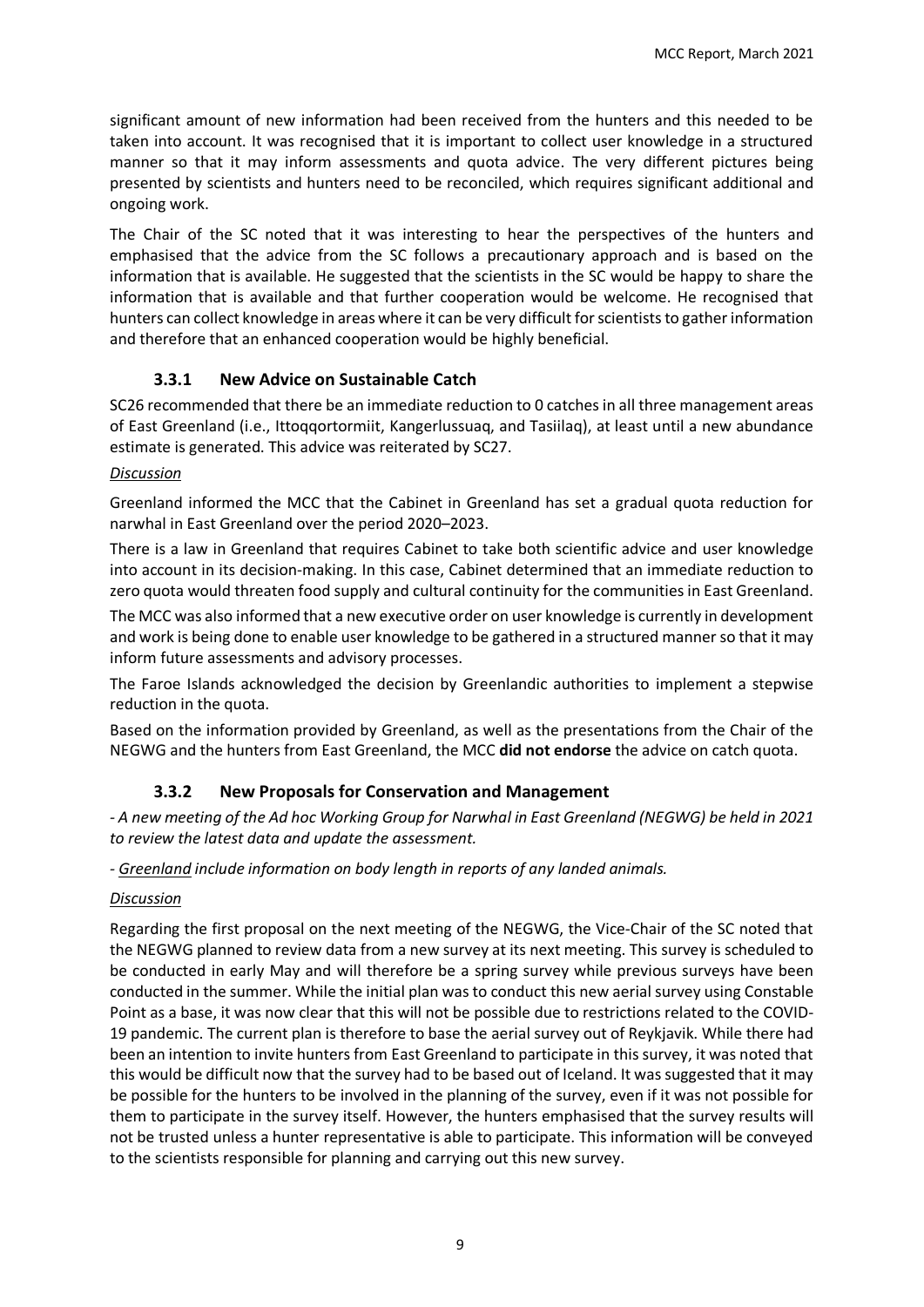Greenland informed the MCC that the new executive order currently under development will include body length in the reports.

<span id="page-9-0"></span>Following the discussion, the MCC **endorsed** the proposals for conservation and management.

# **3.3.3 New Recommendations for Research**

*- Abundance estimates in East Greenland be reviewed by the JCNB at the next JWG.*

*Greenland*

*- Investigate ways to improve reporting of user observations to inform future assessments.* 

*- Recognise and include the negative impact of climate change on narwhals in management decisionmaking on all stocks.* 

*- Hunters receive payment for assisting scientific research to clarify stock structure and abundance.* 

#### *Discussion*

Regarding the last recommendation that hunters receive payment for assisting scientific research, Greenland emphasised that such costs need to be covered by the relevant research institutions. It was noted that scientists have previously paid hunters for the live narwhals provided for research purposes. Greenland also noted that there was a question of whether this recommendation would apply to research collaborations on all species, and that adopting such a principle required further discussion between the relevant stakeholders.

The MCC **agreed** that the recommendation regarding payment to hunters required further discussion before it could be endorsed.

The MCC **endorsed** the other new recommendations for research.

# <span id="page-9-1"></span>**3.4 WHITE-SIDED, WHITE-BEAKED AND BOTTLENOSE DOLPHINS**

In considering its plans for a future working group meeting to assess the status of dolphin species in the NAMMCO area, SC26 made a new proposal for conservation and management.

# **3.4.1 New Proposals for Conservation and Management**

<span id="page-9-2"></span>*- Greenland develop a way to distinguish between white-sided and white-beaked dolphins in reporting.*

The MCC **endorsed** the new proposal for conservation and management.

# <span id="page-9-3"></span>**3.5 HARBOUR PORPOISE**

The Chair of the NAMMCO SC, Bjarni Mikkelsen (FO), gave a presentation on the work conducted on harbour porpoises since the last Council meeting.

This included information on the Joint NAMMCO-IMR International Workshop on the Status of Harbour Porpoises in the North Atlantic, which was held at the end of 2018 and reviewed by the SC at their 2019 meeting. The full report from this international workshop is available <https://nammco.no/topics/scientific-workshops-symposia-reports/>

It also included the SC26 review of the assessment and advice for harbour porpoises in West Greenland provided by the Harbour Porpoise Working Group (HPWG). Further information on this assessment and advice is available in section 9.11.4 from [page 50 of the SC26 report.](https://nammco.no/wp-content/uploads/2017/01/final-report_sc26-2019_rev230120.pdf#page=57)

# **3.5.1 New Advice on Sustainable Catch**

<span id="page-9-4"></span>For West Greenland, SC26 recommended an annual catch (animals reported landed) of no more than 1,869 harbour porpoises as sustainable.

Given the demonstrated importance of reliable and complete reporting of removals, it also strongly recommended that Greenland work to eliminate underreporting and validate catch statistics.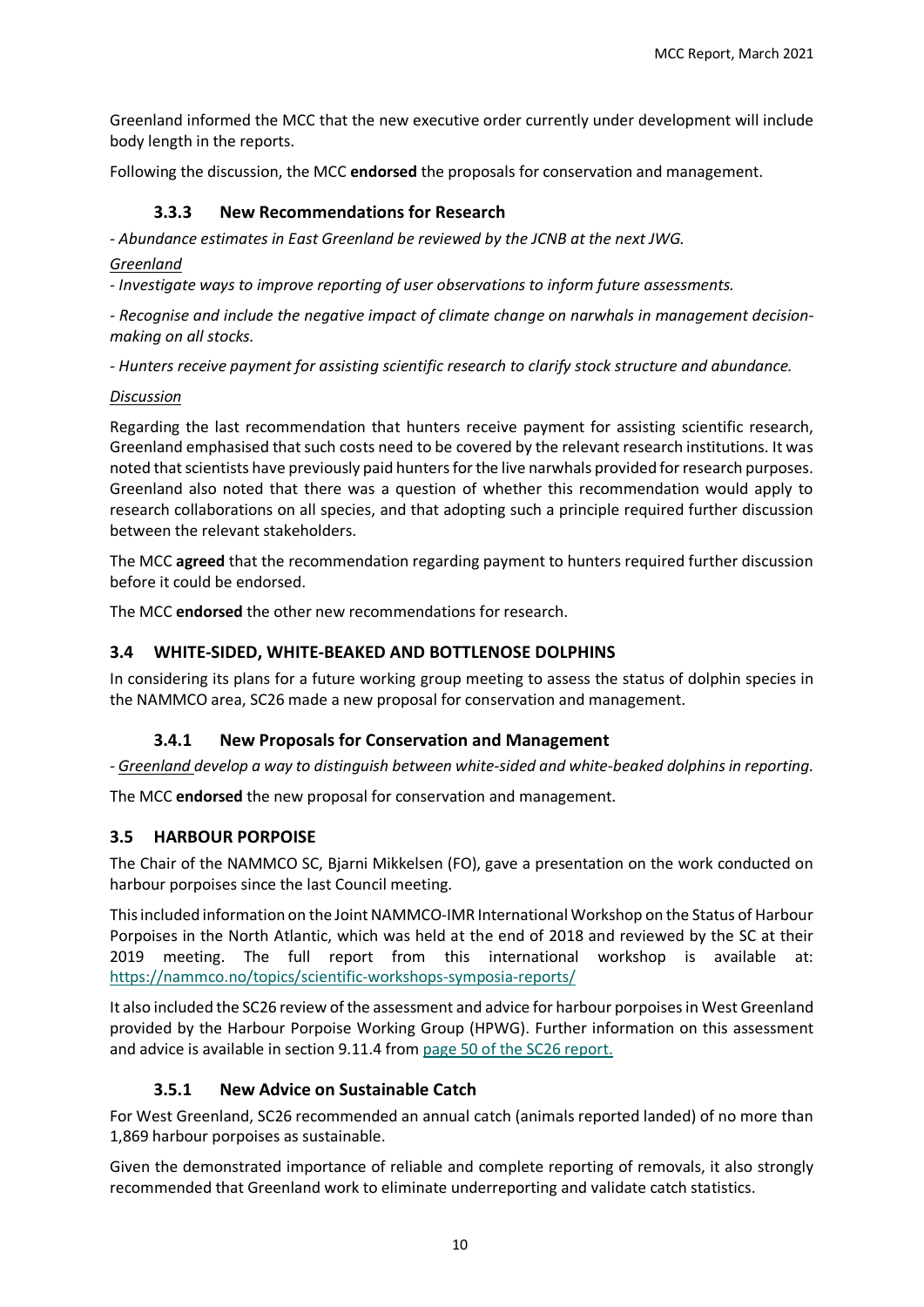# *Discussion*

Greenland noted that although it had no objection to endorsing the recommended catch quota, it was not possible to say when the advice may be implemented. This is because the Government of Greenland is currently working on a new regulation that will allow quota to be set for harbour porpoises and other small cetaceans (in addition to narwhal and beluga where a quota system is already in place). It was noted that a municipality in West Greenland had asked for quota on harbour porpoises. This advice on sustainable catch quota would therefore need to be considered within the context of the new executive order currently under development. The MCC will be given an update on the status of this at the next annual meeting.

The MCC **endorsed** the recommended advice on the sustainable level of catch for harbour porpoises in West Greenland and agreed that the management advice should be passed on to the Government of Greenland.

# **3.5.2 New Proposals for Conservation and Management**

<span id="page-10-0"></span>*- Greenland work to eliminate underreporting and validate the catch statistics for harbour porpoises.*

*- Greenland ask hunters in East Greenland to provide samples to scientists when harbour porpoises are caught.* 

*- Norway expand its reference fleet as part of an effort to obtain more reliable by-catch estimates.*

#### *NAMMCO:*

*- Conduct a formal assessment for Norway with updated by-catch estimates when new abundance estimates become available.*

*- Conduct a formal assessment for Iceland following a full review of available data, including the use of close-kinship genetic analysis to arrive at abundance estimates.*

*- Update the West GL assessment as soon as a new abundance estimate becomes available and no later than 2029.*

#### *Discussion*

Greenland noted that it had no objections to endorsing the proposals for conservation and management. However, it wished to note that there was ongoing work to improve catch statistics and that when the executive order on small cetaceans is finalised, there would be a scheme that would likely improve catch reporting. The MCC was also informed that Greenland would have a dialogue with hunters in East Greenland and the hunter organisation KNAPK regarding how the proposal relating to the provision of samples may be implemented in practice and that further dialogue was required before any plans for sampling could be developed.

Norway informed the MCC that by-catch estimates for harbour porpoises in the period 2006–2018 have been generated using various statistical methods and were recently published in a peer-reviewed journal. Since precise estimates have now been obtained for harbour porpoises, there was no need to expand the reference fleet to obtain reliable estimates.

Taking into account the additional information provided by Member Countries, the MCC **endorsed** the proposals relating to Greenland and the timeframe for future assessments within NAMMCO.

<span id="page-10-1"></span>However, the MCC **did not endorse** the proposal that Norway expand the reference fleet.

# **3.5.3 New Recommendations for Research**

*- All assessment areas provide samples to support a multidimensional investigation into population structure and stock identity and allow for all datasets to be merged into a common analysis.* 

*- New surveys for harbour porpoises be carried out in NAMMCO areas, and particularly off Iceland since the last dedicated survey there was now over 12 years old.*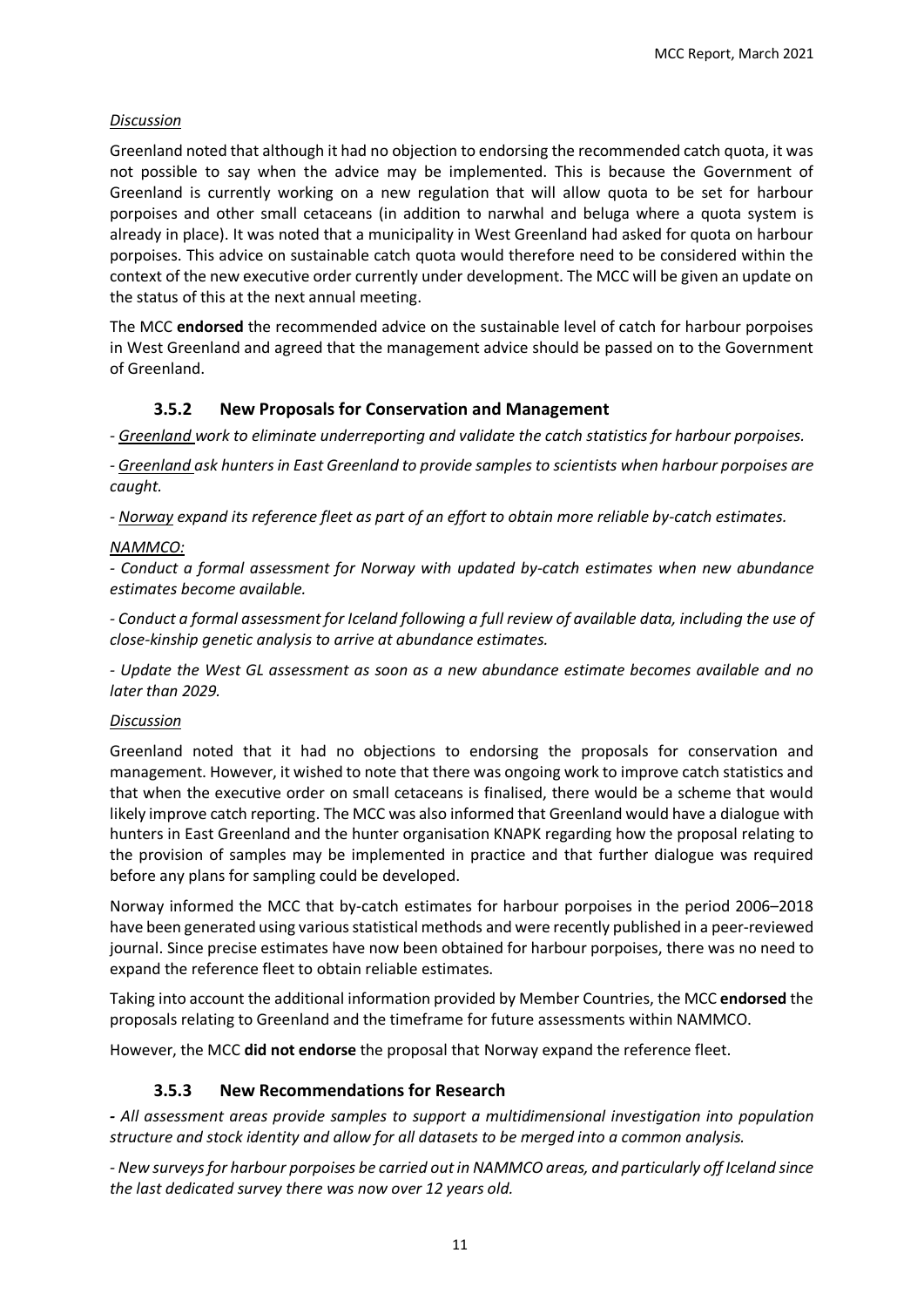*- Greenland conduct follow up research to investigate how widespread underreporting of catches is in the Piniarneq system.*

*- Greenland support the research required to establish a West Greenland sub-population and take the case forward within the IUCN.*

*- Iceland and Norway carry out tagging and tracking studies to help answer questions about stock identity and the appropriate management units.* 

*- Faroe Islands work to obtain reliable removals data, update abundance survey, and conduct tagging studies to provide the information required to perform an assessment.*

#### *Discussion*

Greenland questioned the proposal to take the recognition of a new sub-population forward within the IUCN system, and why this was being requested for harbour porpoise in West Greenland but not for narwhal in East Greenland. It was noted that NAMMCO as an organisation had never previously recommended that the recognition of new sub-populations be advanced within the IUCN system, even if NAMMCO scientists may have been involved in such processes. It was suggested that additional information regarding the IUCN process was required before this recommendation could be endorsed.

The Faroe Islands noted that it was willing to endorse the recommendations for research, however, it informed the MCC that there had been low interest in hunting harbour porpoises in the Faroe Islands over the last 30 years, and that the information currently held on removals was reliable.

Furthermore, the MCC was informed that an updated abundance survey and tagging studies would be carried out in the Faroe Islands when possible.

Based on the information provided and the following discussion, the MCC **did not endorse** the recommendation asking Greenland to support the research required to establish a West Greenland sub-population and take the case forward within the IUCN.

The MCC **endorsed** all other new recommendations for research on harbour porpoises.

# <span id="page-11-0"></span>4. **ANY OTHER BUSINESS**

No additional items were presented for discussion.

# <span id="page-11-1"></span>5. **CLOSE OF MEETING**

The Chair thanked the participants for their attendance and contributions.

The meeting was closed at 17:45 on 23 March 2021.

# <span id="page-11-2"></span>6. **ADOPTION OF REPORT**

A draft of the report was circulated on 24 March 2021 and was finalised and adopted on 25 March 2021.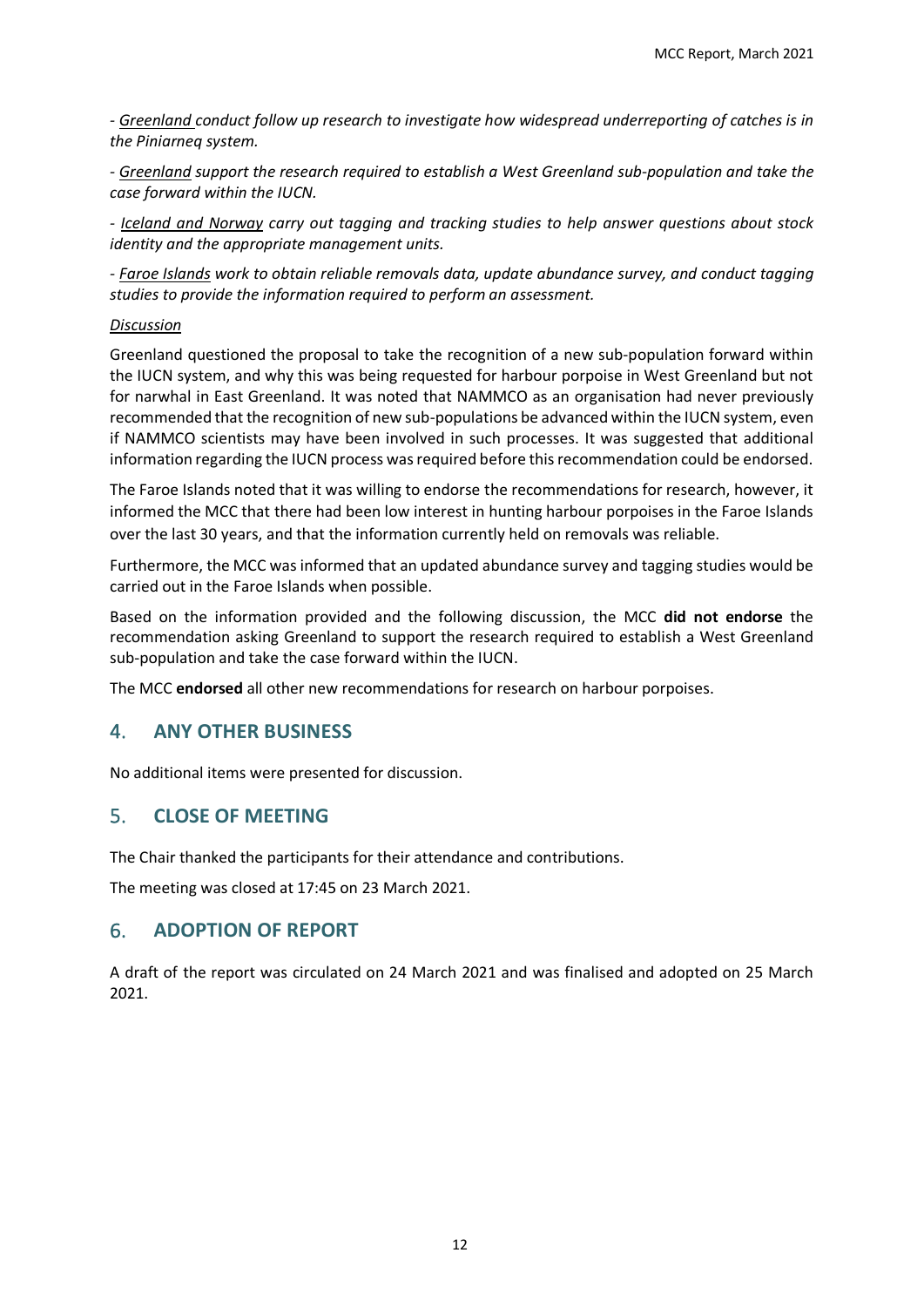# <span id="page-12-0"></span>**APPENDIX 1: PARTICIPANT LIST**

# **LIST OF PARTICIPANTS**

Kate Sanderson - Chair of Council Foreign Service Ministry of Foreign Affairs and Culture FO-110 Tórshavn Faroe Islands KateS@ummr.fo

Guro Gjelsvik - Chair of MCC Directorate of Fisheries PO Box 185 Sentrum NO-5804 Bergen Norway guro.gjelsvik@fiskeridir.no

#### **FAROE ISLANDS**

Páll Nolsøe (HoD) Foreign Service Ministry of Foreign Affairs and Culture FO-110 Tórshavn Faroe Islands palln@ummr.fo

Ulla Svarrer Wang Ministry of Fisheries PO Box 347 FO-110 Tórshavn Faroe Islands ulla.svarrer.wang@fisk.fo

#### **GREENLAND**

Amalie Jessen (HoD) Ministry of Fisheries, Hunting and Agriculture PO Box 29 GL-3900 Nuuk Greenland [amalie@nanoq.gl](mailto:Amalie@nanoq.gl)

Sofie Abelsen Ministry of Fisheries, Hunting and Agriculture PO Box 29 GL-3900 Nuuk Greenland soab@nanoq.gl

Jesper Ødegård Jakobsen Ministry of Fisheries, Hunting and Agriculture PO Box 29 GL-3900 Nuuk Greenland jeod@nanoq.gl

Åge Hammeken Danielsen Association of Fishers and Hunters in Greenland (KNAPK) GL-3980 Ittoqqortoormiit Greenland

Tobias Ignatiussen KNAPK Kuummiut, GL-3913 Tasiilaq Greenland

Bjarne Lyberth KNAPK Secretariat GL-3900 Nuuk Greenland

#### **ICELAND**

Ásta Einarsdóttir (HoD) Department of Fisheries and Aquaculture Ministry of Industries and Innovation Skúlagötu 4, IS-150 Reykjavik Iceland [asta.einarsdottir@anr.is](mailto:asta.einarsdottir@anr.is)

Guðni Magnús Eiríksson Directorate of Fisheries IS-220 Hafnarfjörður Iceland [Gudni.M.Eiriksson@fiskistofa.is](mailto:Gudni.M.Eiriksson@fiskistofa.is)

Sandra Granquist Icelandic Seal Center and Marine and Freshwater Research Institute IS-530 Hvammstangi Iceland [sandra.magdalena.granquist@hafogvatn.is](mailto:sandra.magdalena.granquist@hafogvatn.is)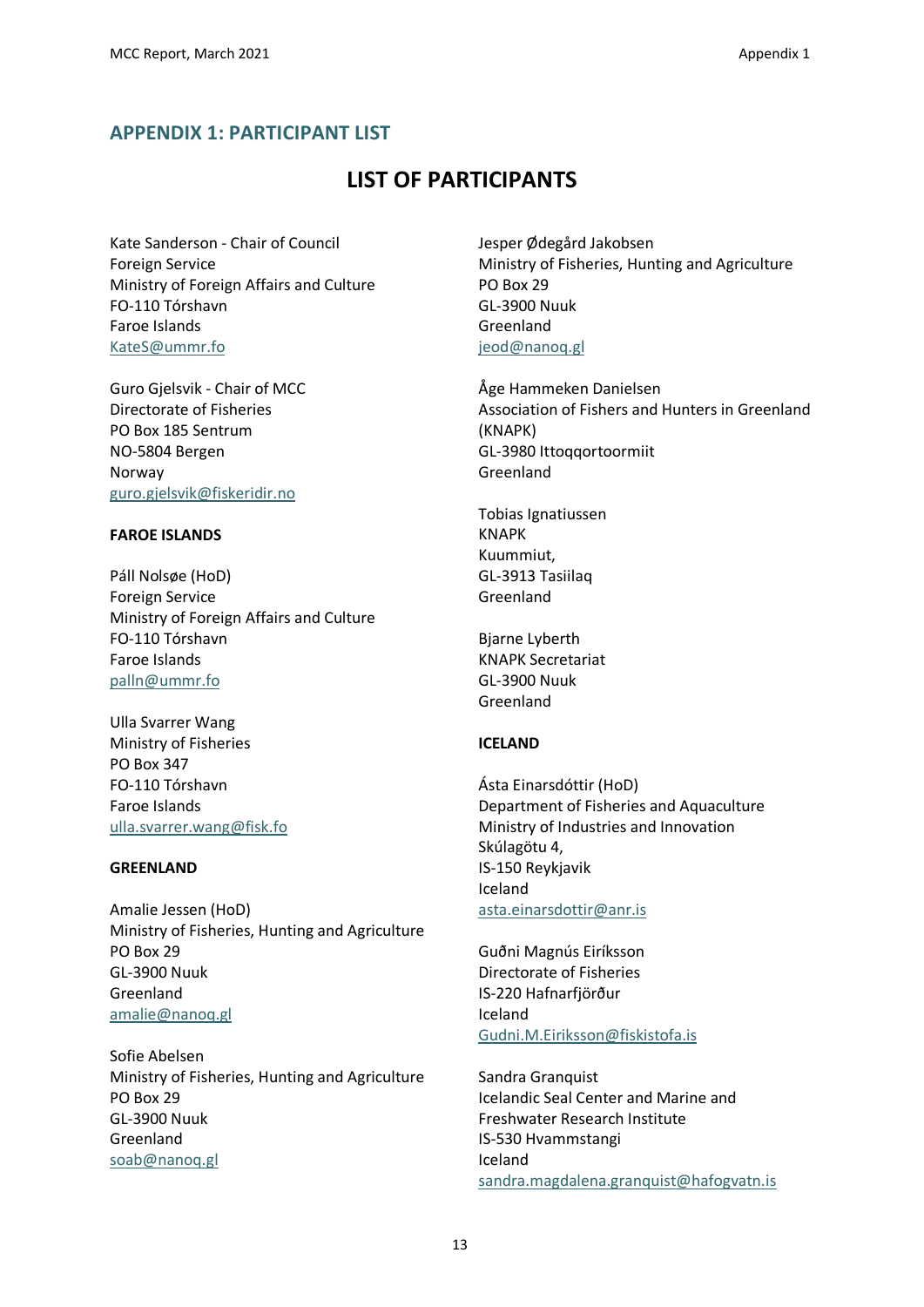Kristján Loftsson Hvalur H.F. IS-222 Hafnarfjörður Iceland [kl@hvalur.is](mailto:kl@hvalur.is)

Gísli Víkingsson Marine and Freshwater Research Institute Fornubúðum 5 IS-220 Hafnarfjörður Iceland [gisli.vikingsson@hafogvatn.is](mailto:Gisli.vikingsson@hafogvatn.is)

#### **NORWAY**

Ole-David Stenseth (HoD) Ministry of Trade, Industry and Fisheries PO Box 8118 Dep NO-0032 Oslo Norway ods@nfd.dep.no

Alessandro Astroza Ministry of Trade, Industry and Fisheries NO-0032 Oslo Norway [ata@nfd.dep.no](https://nammco.sharepoint.com/Sec/07-MCs/03-Committee%20Meetings/2021%20-%20NAMMCO%2028/Annual%20Meeting%2028/Reports/ata@nfd.dep.no)

Arne Bjørge Institute of Marine Research Blindernveien 31 NO-0371 Oslo Norway [arne.bjoerge@hi.no](mailto:arne.bjoerge@hi.no)

Tore Haug Institute of Marine Research PO Box 6404 NO-9294 Tromsø Norway [tore.haug@hi.no](mailto:tore.haug@hi.no)

Steinar Lindberg Ministry of Foreign Affairs, Norway PO Box 8114 Dep NO-0032 Oslo Norway [steinar.lindberg@mfa.no](mailto:steinar.lindberg@mfa.no)

Kathrine A. Ryeng Institute of Marine Research PO Box 6404 NO-9294 Tromsø Norway [kathrine.ryeng@hi.no](mailto:kathrine.ryeng@hi.no)

Hild Ynnesdal Directorate of Fisheries PO Box 185 Sentrum NO-5804 Bergen Norway [hild.ynnesdal@fiskeridir.no](https://nammco.sharepoint.com/Sec/07-MCs/03-Committee%20Meetings/2021%20-%20NAMMCO%2028/18-February%20meeting/Report/hild.ynnesdal@fiskeridir.no)

#### **SCIENTIFIC COMMITTEE**

Bjarni Mikkelsen (Chair) Faroe Marine Research Institute FO-100 Tórshavn Faroe Islands bjarnim@hav.fo

Aqqalu Rosing-Asvid (Vice-Chair) Greenland Institute of Natural Resources GL-3900 Nuuk Greenland [aqro@natur.gl](https://nammco.sharepoint.com/Sec/07-MCs/03-Committee%20Meetings/2021%20-%20NAMMCO%2028/Annual%20Meeting%2028/Reports/aqro@natur.gl)

Roderick Hobbs (Chair of the NEGWG) National Marine Fisheries Service 7600 Sand Point Way NE US-98155-6349, Seattle, WA, USA [rod.hobbs99@gmail.com](mailto:rod.hobbs99@gmail.com)

#### **OBSERVER GOVERNMENTS**

#### **CANADA**

Amber Lindstedt International Fisheries Management Fisheries and Oceans Canada CA-K1A 0E6 Ottawa, ON Canada [Amber.Lindstedt@dfo-mpo.gc.ca](https://nammco.sharepoint.com/Sec/07-MCs/03-Committee%20Meetings/2021%20-%20NAMMCO%2028/Annual%20Meeting%2028/Reports/Amber.Lindstedt@dfo-mpo.gc.ca)

Daniel Townsend International Fisheries Management Fisheries and Oceans Canada CA-K1A 0E6 Ottawa, ON Canada [Daniel.Townsend@dfo-mpo.gc.ca](https://nammco.sharepoint.com/Sec/07-MCs/03-Committee%20Meetings/2021%20-%20NAMMCO%2028/Annual%20Meeting%2028/Reports/Daniel.Townsend@dfo-mpo.gc.ca)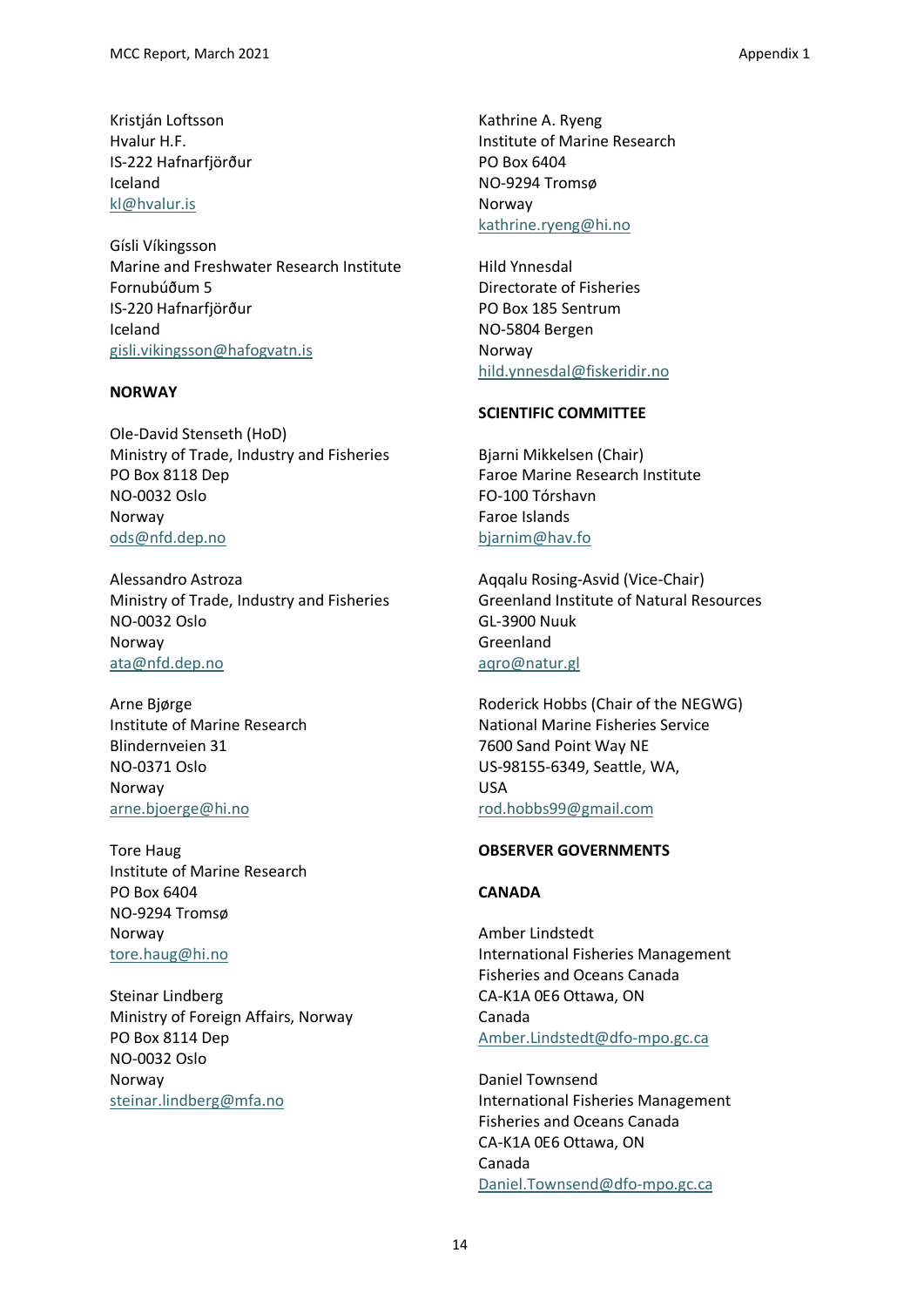Romy Vaugeois Seals & Sealing Network Fur Institute of Canada Canada [romy@sealsandsealing.net](mailto:romy@sealsandsealing.net)

#### **DENMARK**

Anne Birgitte Hansen (C) Ministry of Foreign Affairs DK-1448 Copenhagen Denmark [anbiha@um.dk](mailto:anbiha@um.dk)

# **JAPAN**

Hideki Moronuki (HoD) Fisheries Agency of Japan Japan [hideki\\_moronuki600@maff.go.jp](https://nammco.sharepoint.com/Sec/07-MCs/03-Committee%20Meetings/2021%20-%20NAMMCO%2028/Annual%20Meeting%2028/Reports/hideki_moronuki600@maff.go.jp) 

Shinichi Suzuki Fisheries Agency of Japan Japan [shinichi\\_suzuki930@maff.go.jp](https://nammco.sharepoint.com/Sec/07-MCs/03-Committee%20Meetings/2021%20-%20NAMMCO%2028/Annual%20Meeting%2028/Reports/shinichi_suzuki930@maff.go.jp)

Luis A. Pastene Institute of Cetacean Research Japan [pastene@cetacean.jp](mailto:pastene@cetacean.jp)

# **UNITED STATES OF AMERICA**

Elizabeth Phelps U.S. Department of State USA [PhelpsE@state.gov](https://nammco.sharepoint.com/Sec/07-MCs/03-Committee%20Meetings/2021%20-%20NAMMCO%2028/Annual%20Meeting%2028/Reports/PhelpsE@state.gov)

Mi Ae Kim National Oceanic and Atmospheric Administration (NOAA) USA [mi.ae.kim@noaa.gov](https://nammco.sharepoint.com/Sec/07-MCs/03-Committee%20Meetings/2021%20-%20NAMMCO%2028/Annual%20Meeting%2028/Reports/mi.ae.kim@noaa.gov)

#### **INTERGOVERNMENTAL ORGANISATIONS**

Agreement on the Conservation of Small Cetaceans of the Baltic, North East Atlantic, Irish and North Seas (ASCOBANS) UNEP/ASCOBANS Secretariat, Platz der Vereinten Nationen 1, DE-53113 Bonn Germany Observers: Jenny Renell, [jenny.renell@un.org](https://nammco.sharepoint.com/Sec/07-MCs/03-Committee%20Meetings/2021%20-%20NAMMCO%2028/Annual%20Meeting%2028/Reports/%20jenny.renell@un.org) Melanie Virtue, [melanie.virtue@un.org](https://nammco.sharepoint.com/Sec/07-MCs/03-Committee%20Meetings/2021%20-%20NAMMCO%2028/Annual%20Meeting%2028/Reports/melanie.virtue@un.org)

International Whaling Commission (IWC) The Red House UK-CB4 4NP Cambridge United Kingdom Observers: Cherry Allison, [cherry.allison@iwc.int](https://nammco.sharepoint.com/Sec/07-MCs/03-Committee%20Meetings/2021%20-%20NAMMCO%2028/Annual%20Meeting%2028/Reports/cherry.allison@iwc.int) Imogen Webster, imogen.webster@iwc.int

# **NON-GOVERNMENTAL ORGANISATIONS**

Livelihood International (LIVIN) Magdalen Islands, Quebec Canada Observer: Gil Theriault[, info@livintl.org](mailto:info@livintl.org)

Makivik Corporation Department of Environment, Wildlife & Research CA-H4M 2X6 St. Laurent, Quebec Canada Observer: Gregor Gilbert, [ggilbert@makivik.org](https://nammco.sharepoint.com/Sec/07-MCs/03-Committee%20Meetings/2021%20-%20NAMMCO%2028/Annual%20Meeting%2028/Reports/ggilbert@makivik.org)

Nunavut Tunngavik Inc. POB 638 Iqaluit, Nunavut X0A 0H0 Canada Observers: Paul Irngaut, [pirngaut@tunngavik.com](https://nammco.sharepoint.com/Sec/07-MCs/03-Committee%20Meetings/2021%20-%20NAMMCO%2028/Annual%20Meeting%2028/Reports/pirngaut@tunngavik.com) David Lee, [DLee@tunngavik.com](https://nammco.sharepoint.com/Sec/07-MCs/03-Committee%20Meetings/2021%20-%20NAMMCO%2028/Annual%20Meeting%2028/Reports/DLee@tunngavik.com)

IWMC World Conservation Trust CH-1006 Lausanne Switzerland Observer: Nikolas Sellheim, [sellheim.consulting@gmail.com](https://nammco.sharepoint.com/Sec/07-MCs/03-Committee%20Meetings/2021%20-%20NAMMCO%2028/Annual%20Meeting%2028/Reports/sellheim.consulting@gmail.com)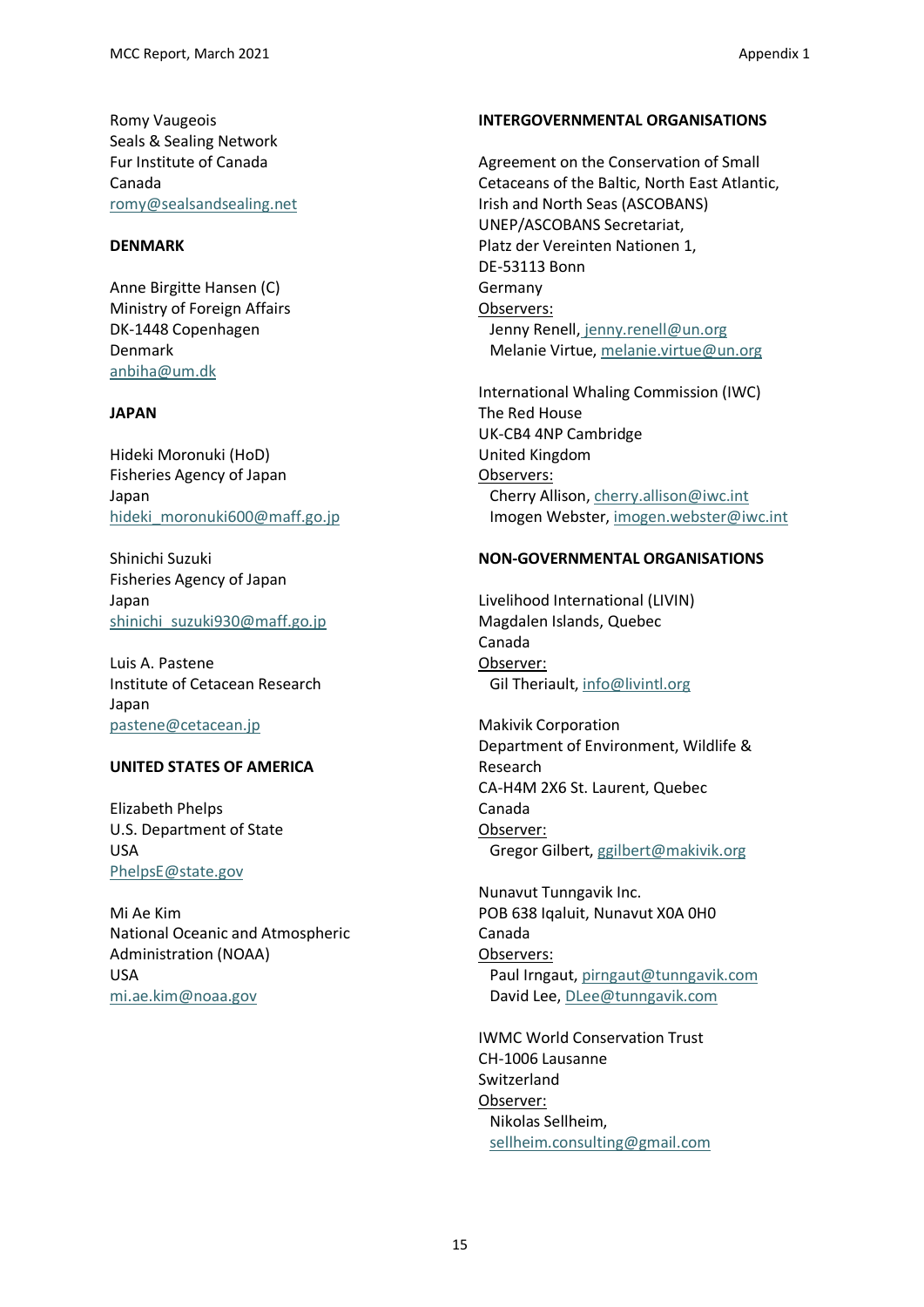#### **NAMMCO SECRETARIAT**

NAMMCO PO Box 6453 NO-9294 Tromsø Norway

Geneviève Desportes [genevieve@nammco.org](https://nammco.sharepoint.com/Sec/07-MCs/03-Committee%20Meetings/2021%20-%20NAMMCO%2028/18-February%20meeting/Report/genevieve@nammco.org)

Mana Tugend [mana.tugend@gmail.com](https://nammco.sharepoint.com/Sec/07-MCs/03-Committee%20Meetings/2021%20-%20NAMMCO%2028/Annual%20Meeting%2028/Reports/mana.tugend@gmail.com)

#### Nicolai Pilgård Scherdin [intern@nammco.org](https://nammco.sharepoint.com/Sec/07-MCs/03-Committee%20Meetings/2021%20-%20NAMMCO%2028/Annual%20Meeting%2028/Reports/intern@nammco.org)

Charlotte Winsnes [charlotte@nammco.org](https://nammco.sharepoint.com/Sec/07-MCs/03-Committee%20Meetings/2021%20-%20NAMMCO%2028/Annual%20Meeting%2028/Reports/charlotte@nammco.org)

Fern Wickson [fern@nammco.org](https://nammco.sharepoint.com/Sec/07-MCs/03-Committee%20Meetings/2021%20-%20NAMMCO%2028/Annual%20Meeting%2028/Reports/fern@nammco.org)

#### **INTERPRETERS**

Kikkik Olsen, Greenland Aqqaluk Lynge Egede, Greenland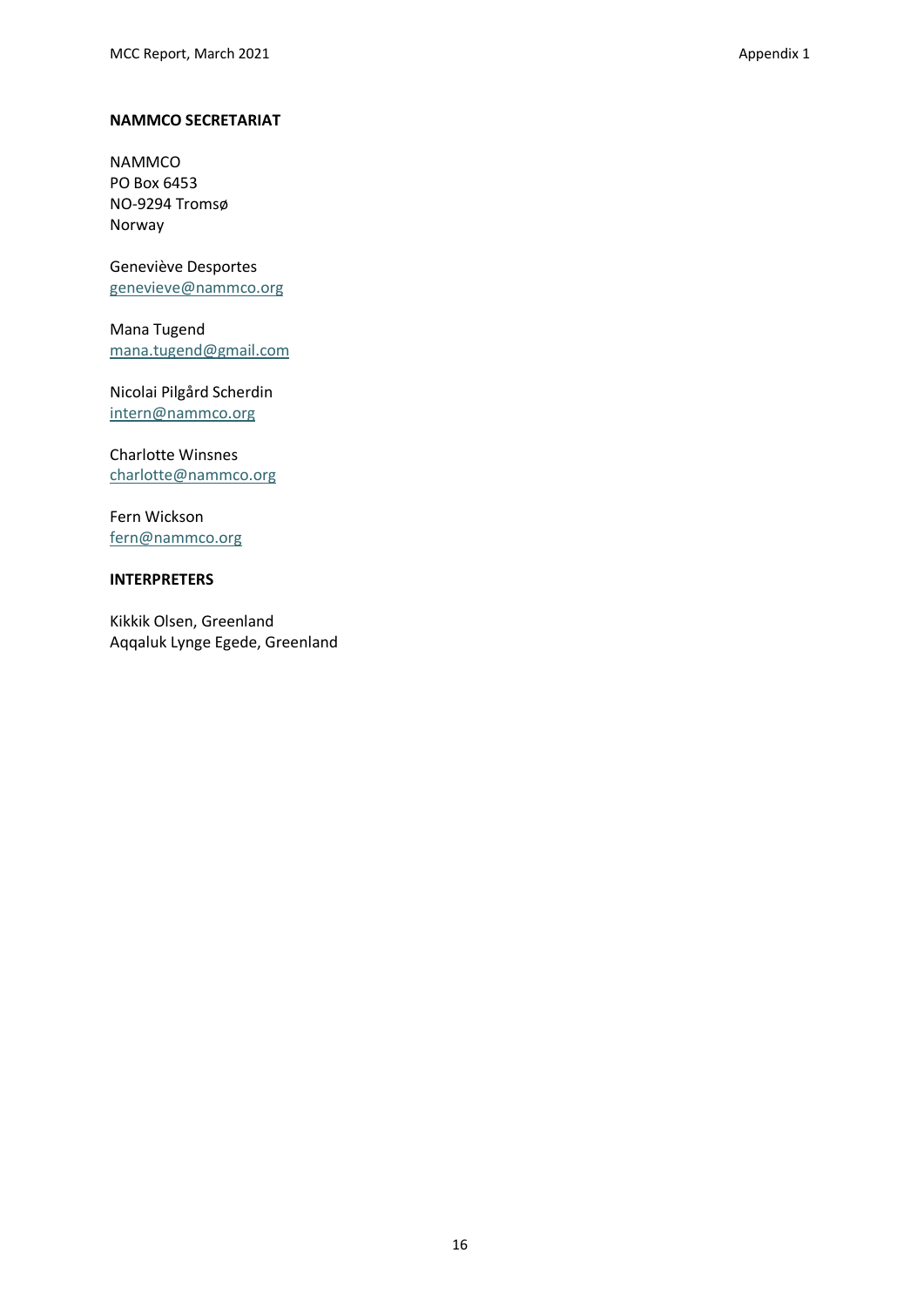# <span id="page-16-0"></span>**APPENDIX 2: DOCUMENT LIST**

# **MANAGEMENT COMMITTEES - JOINT LIST OF DOCUMENTS**

| Doc. No.               | <b>Title</b>                                                                                                                                                                                      | <b>Agenda</b>  |
|------------------------|---------------------------------------------------------------------------------------------------------------------------------------------------------------------------------------------------|----------------|
| NAMMCO/28/08           | Summary: Scientific Committee Reports 2019 & 2021                                                                                                                                                 | MCJ, MCC, MCSW |
|                        |                                                                                                                                                                                                   |                |
| NAMMCO/28/MC/01        | Joint List of Documents for the<br>Management<br>Committees                                                                                                                                       | MCJ, MCC, MCSW |
| NAMMCO/28/MC/02a       | Draft Agenda Joint Meeting of the Management<br>Committees (MCJ)                                                                                                                                  | <b>MCJ</b>     |
| NAMMCO/28/MC/02b       | Draft Annotated Agenda Joint Meeting of the<br>Management Committees (MCJ)                                                                                                                        | <b>MCJ</b>     |
| NAMMCO/28/MC/03a       | Draft Agenda Management Committee for Seals and<br>Walrus (MCSW)                                                                                                                                  | <b>MCSW</b>    |
| NAMMCO/28/MC/03b       | Draft Annotated Agenda Management Committee for<br>Seals and Walrus (MCSW)                                                                                                                        | <b>MCSW</b>    |
| NAMMCO/28/MC/04a       | Draft Agenda Management Committee for Cetaceans<br>(MCC)                                                                                                                                          | <b>MCC</b>     |
| NAMMCO/28/MC/04b       | Draft Annotated Agenda Management Committee for<br>Cetaceans (MCC)                                                                                                                                | <b>MCC</b>     |
| NAMMCO/28/MC/05        | List of Proposals for Conservation and Management<br>and Recommendations for Research, with Responses<br>from Parties                                                                             | MCJ, MCC, MCSW |
| NAMMCO/28/MC/06        | List of Active Requests from the NAMMCO Council to<br>the Scientific Committee, with Responses from the<br><b>Scientific Committee</b>                                                            | MCJ, MCC, MCSW |
| NAMMCO/28/MC/07        | Strengthening User Knowledge in NAMMCO                                                                                                                                                            | <b>MCJ</b>     |
|                        |                                                                                                                                                                                                   |                |
| <b>For Information</b> |                                                                                                                                                                                                   |                |
|                        | NAMMCO/28/MC/FI01 Report from the $27th$ Meeting of the Scientific MCJ, MCC, MCSW<br>Committee - 2021                                                                                             |                |
| NAMMCO/28/MC/FI02      | Report from the 26 <sup>th</sup> Meeting of the Scientific<br>Committee - 2019                                                                                                                    | MCJ, MCC, MCSW |
| NAMMCO/28/MC/FI03      | FAO (2021). Fishing operations. Guidelines to prevent<br>and reduce bycatch of marine mammals in capture<br>fisheries. FAO Technical Guidelines for Responsible<br>Fisheries No 1, Suppl.4. Rome. | <b>MCJ</b>     |
| NAMMCO/28/MC/FI04      | Baffinland (2018). Popular Summary: Mary River<br>Project, Phase 2 Proposal.                                                                                                                      | <b>MCJ</b>     |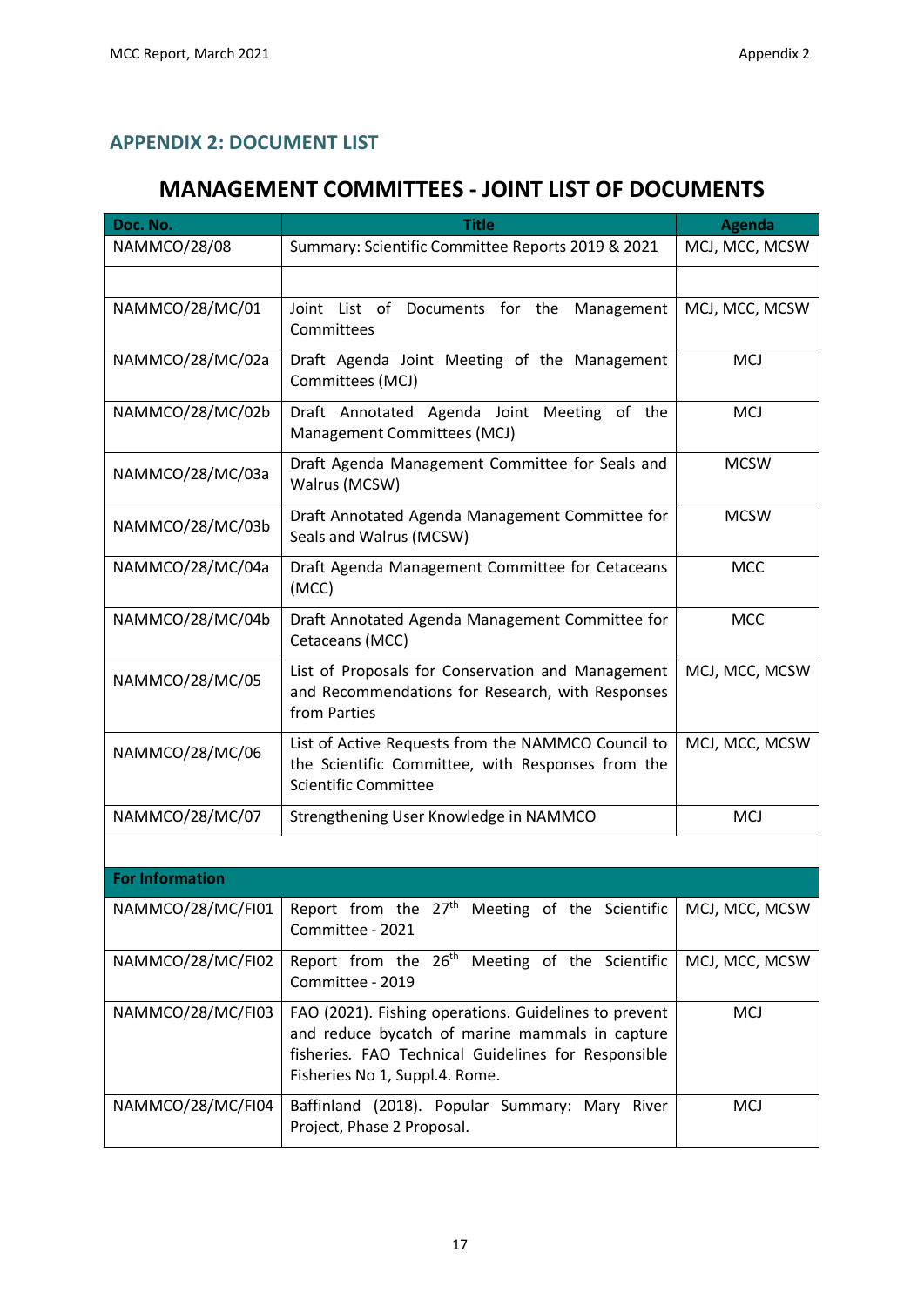| NAMMCO/28/MC/FI05 | Arctic Council (2019). Meaningful Engagement of<br>Indigenous Peoples and Local Communities in Marine<br><b>Activities: Findings for Policy Makers</b> | <b>MCJ</b> |
|-------------------|--------------------------------------------------------------------------------------------------------------------------------------------------------|------------|
| NAMMCO/28/MC/FI06 | NORDECO Project Description - Arctic User Knowledge<br>Network: From Local to Global                                                                   | <b>MCJ</b> |
| NAMMCO/28/MC/FI07 | A. Jessen (2021). Arctic User Knowledge in Practice in<br>Greenland: Presentation at NORDECO<br>project<br>workshop                                    | <b>MCJ</b> |